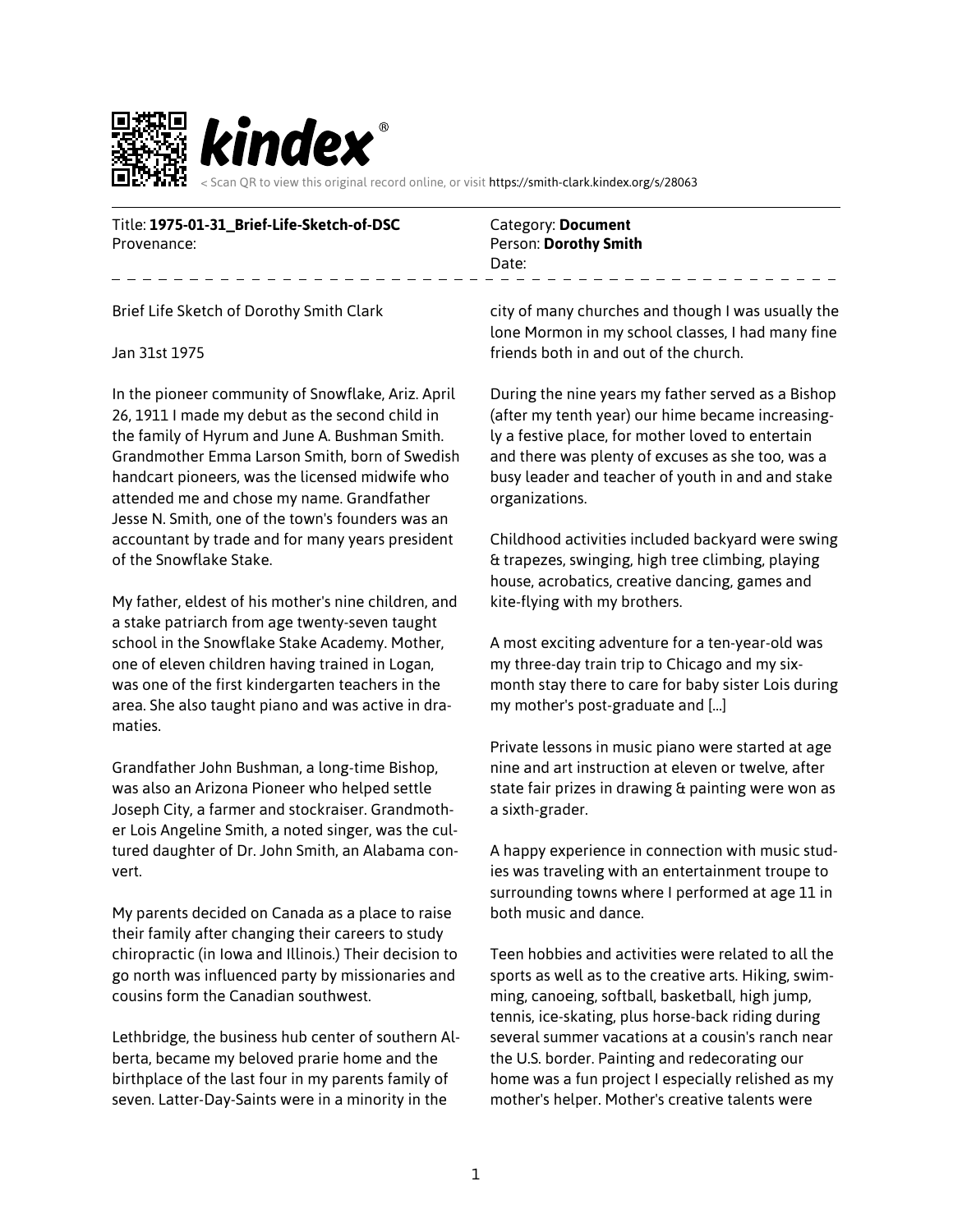much in demand, and I recall many groups coming to our home to learn all the popular crafts of the day.

When a six-month's mission was made possible for father by mother's taking over his office work, I left school at 16 to care for the home and younger children. Art studies by correspondence were provided and I helped illustrated tow High School yearbooks and sold original Christmas cards.

My first-remembered visits with close kin came at age seventeen when I accompanied mother and her three youngest children on an extended trip to the southwest, spending Christmas with Grandmother Smith in the Arizona home where I was born. The personal contacts made that winter and spring developed into rich and lasting relationships - memories for which I will ever be grateful for.

In Dec. of my 18th year came an answer to a prayer for financial help as well as an unexpected opportunity to "cash-in" on my parent's monetary investments in my future. At Mother's suggestion, I bravely answered a "male-help-only" ad that had appeared for a week in the local newspaper. I got the job and was promptly put to work. I learned a lesson in preparedness when I was retained to work the rest of the day and was afraid to remove my coat because I hadn't bothered to wear my belt. I thoroughly enjoyed my (one-man?) job as a sign-writer and copy-checker in the advertising department of the city's largest store, T. Eaton, Co., and was glad to be able to help in the support of my elder brother Marv. on his E. Can. Mission"

Besides the many involvements my brothers and I had in ward activities, were many pleasant evenings in our home at jazz "jam" sessions with friends playing piano iwth guitars, banjos and ukeleles added. I even enjoyed serenading myself with uke or a guitar accompaniment.

The coulees, a hilly canyon leading down to the river bed west of town was a favorite picnic grounds with big old cottonwoods, while the artificial lake near our home, and on the east of town,

provided swimming, boating, and along with two city rinks, ice-skating in winter.

By Sept 1930 we had moved to Salt Lake City where we could have the advantage of University Training in an LDS environment without leaving home. Here we had the pleasure of meeting again many relatives and old friends, among them, our former Can. neighbors, the Hugh B. Browns.

I was able to continue art and music studies in Utah as well as attend the University (during 1932-32).

It was in Capitol Hill ward where I met my future husband Ellsworth M. Clark where we were both active during MIA drama and dance activities. While he was in Colorado on a short-term mission, I kept busy in my decorator's job at the S.H. Kress store, doing temple work, and in activities of a girls' Canadian Club. This employment, incidentally came at a very opportune time, providing financial aid to my parents family and helping with my own marriage preparations.

Following our Temple marriage I learned to love my Idaho homes where valuable experiences awaited the next eleven years. Adjustments were necessary at times when some of our homes lacked running water, refrigeration, or even electricity. At least I could better appreciate some of the trials of my pioneer forbears.

Our first child, Norman, was born in Salt Lake City when we visited Ellsworth's folks in late May 1935. Robert, Renee, Dorothy Jean and Charles were born in Victor, Parker and St. Anthony Ida.

The summer of 1936 we vacationed at Cumorah Farm, near Palmyra, N.Y. with my parents. Lois, who had been with us for her senior high school year, returned with us. It was thrilling to see the first pageant presented at the Hill, which was coauthored by my brother Oliver, an Eastern States missionary. I was able to help with publicity posters. Our 15 mos Norman was used in a covered wagon sequence of a pioneer panorama presented one evening at the Hill.